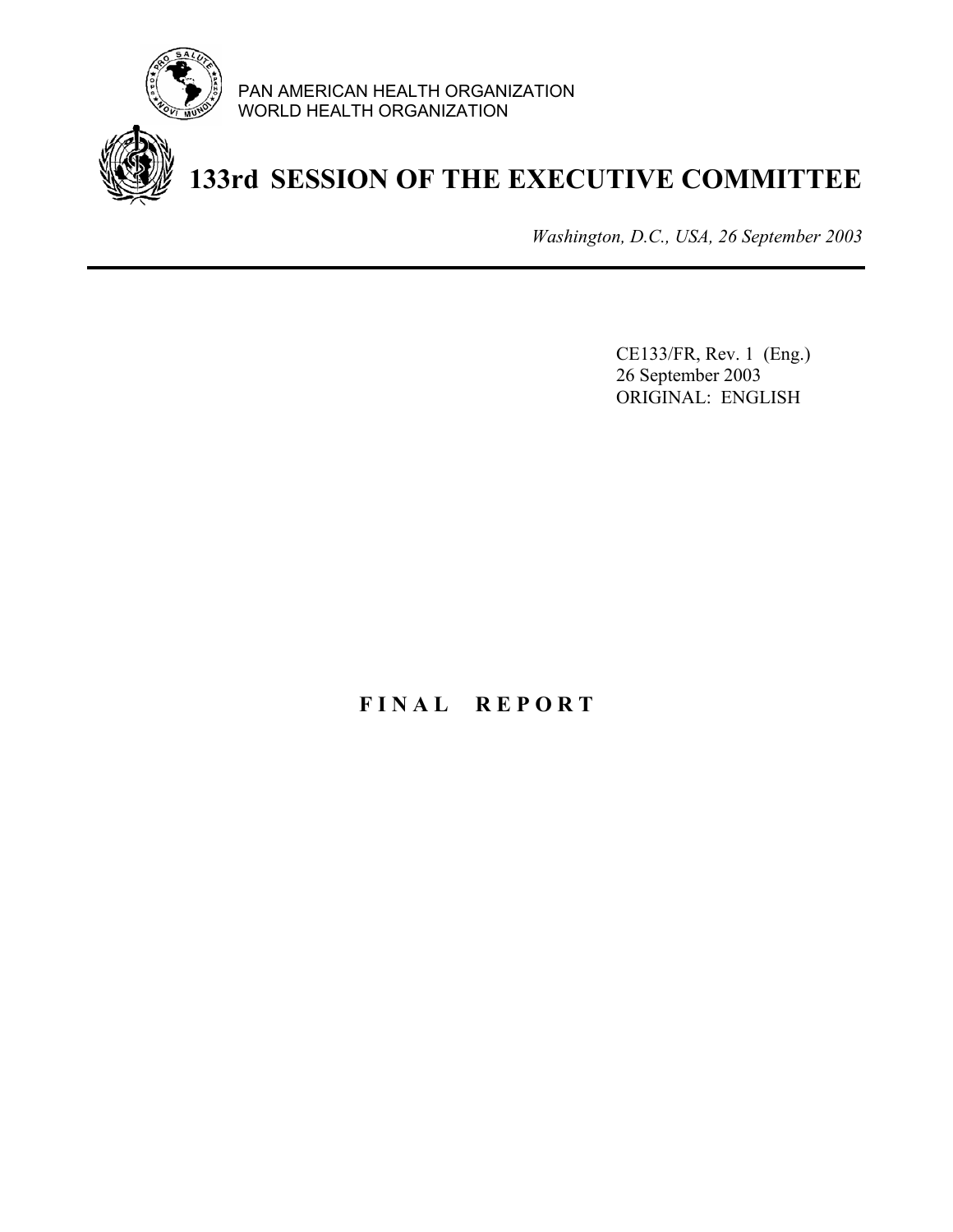# **CONTENTS**

|                  | Election of Two Members to the Subcommittee on Planning                 |  |  |
|------------------|-------------------------------------------------------------------------|--|--|
|                  | Election of One Member to the Standing Committee on Nongovernmental     |  |  |
|                  | Protocol for Reviewing Collaboration with Nongovernmental Organizations |  |  |
|                  |                                                                         |  |  |
|                  |                                                                         |  |  |
|                  | Dates and Proposed Topics for the 38th Session of the Subcommittee      |  |  |
|                  |                                                                         |  |  |
|                  |                                                                         |  |  |
|                  | Dates of the 45th Directing Council, 56th Session of the Regional       |  |  |
|                  |                                                                         |  |  |
|                  |                                                                         |  |  |
|                  |                                                                         |  |  |
| <b>Decisions</b> |                                                                         |  |  |
|                  |                                                                         |  |  |
| CE133(D2)        | Election of Two Members to the Subcommittee on Planning                 |  |  |
|                  |                                                                         |  |  |
| CE133(D3)        | Election of One Member to the Standing Committee on                     |  |  |
|                  |                                                                         |  |  |
| CE133(D4)        | Protocol for Reviewing Collaboration with Nongovernmental               |  |  |
|                  | Organizations in Official Relations with PAHO 11                        |  |  |
| CE133(D5)        | Dates and Proposed Topics for the 38th Session of the                   |  |  |
|                  |                                                                         |  |  |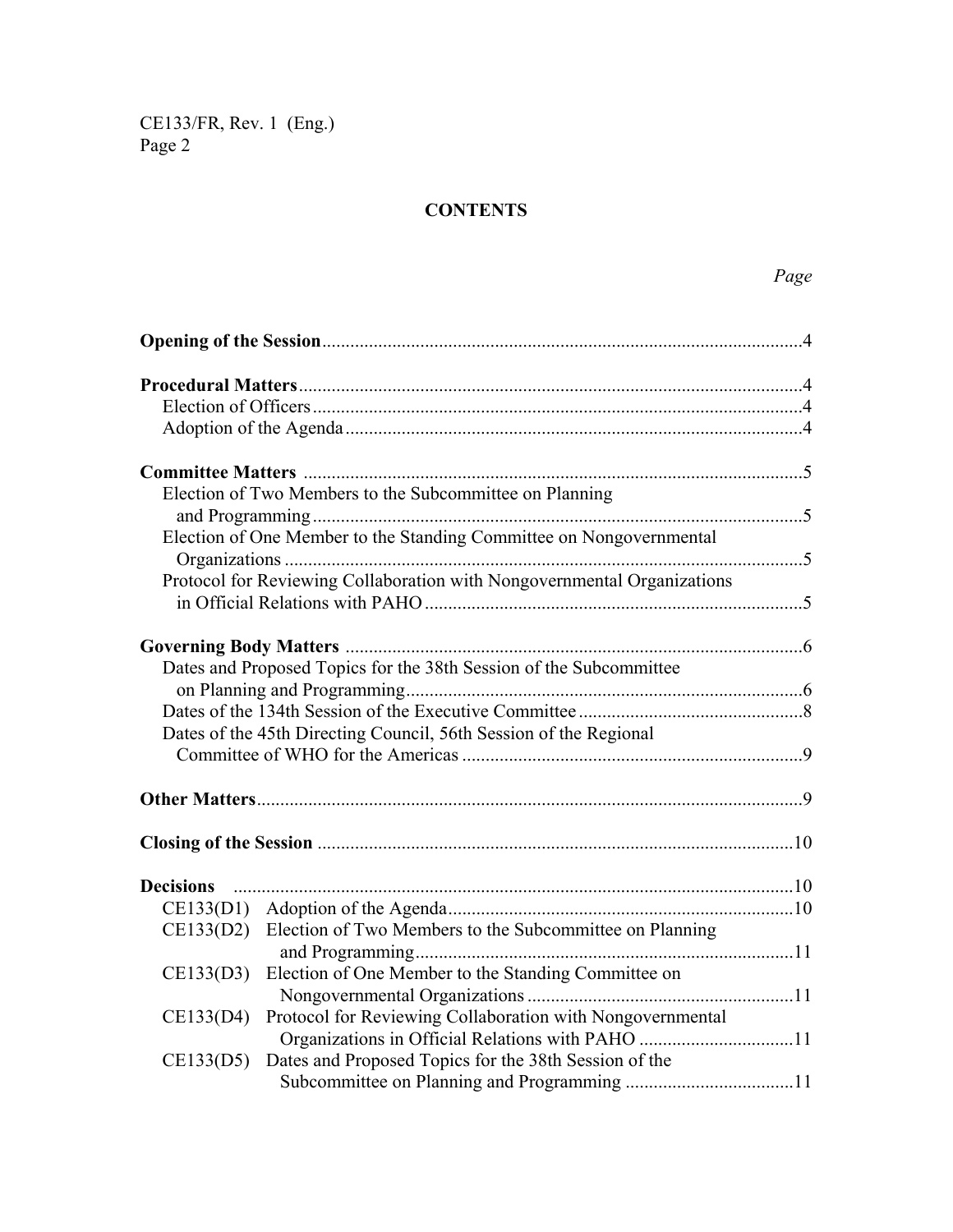# **CONTENTS** (*cont*.)

*Page*

| <b>Decisions</b> ( <i>cont.</i> ) |                                                                           |  |  |  |
|-----------------------------------|---------------------------------------------------------------------------|--|--|--|
|                                   |                                                                           |  |  |  |
|                                   | CE133(D7) Dates of the 45th Directing Council, 56th Session of the        |  |  |  |
|                                   |                                                                           |  |  |  |
|                                   | CE133(D8) Establishment of a Working Group on PAHO in the 21st Century 12 |  |  |  |

# **Annexes**

Annex A: Agenda Annex B: List of Participants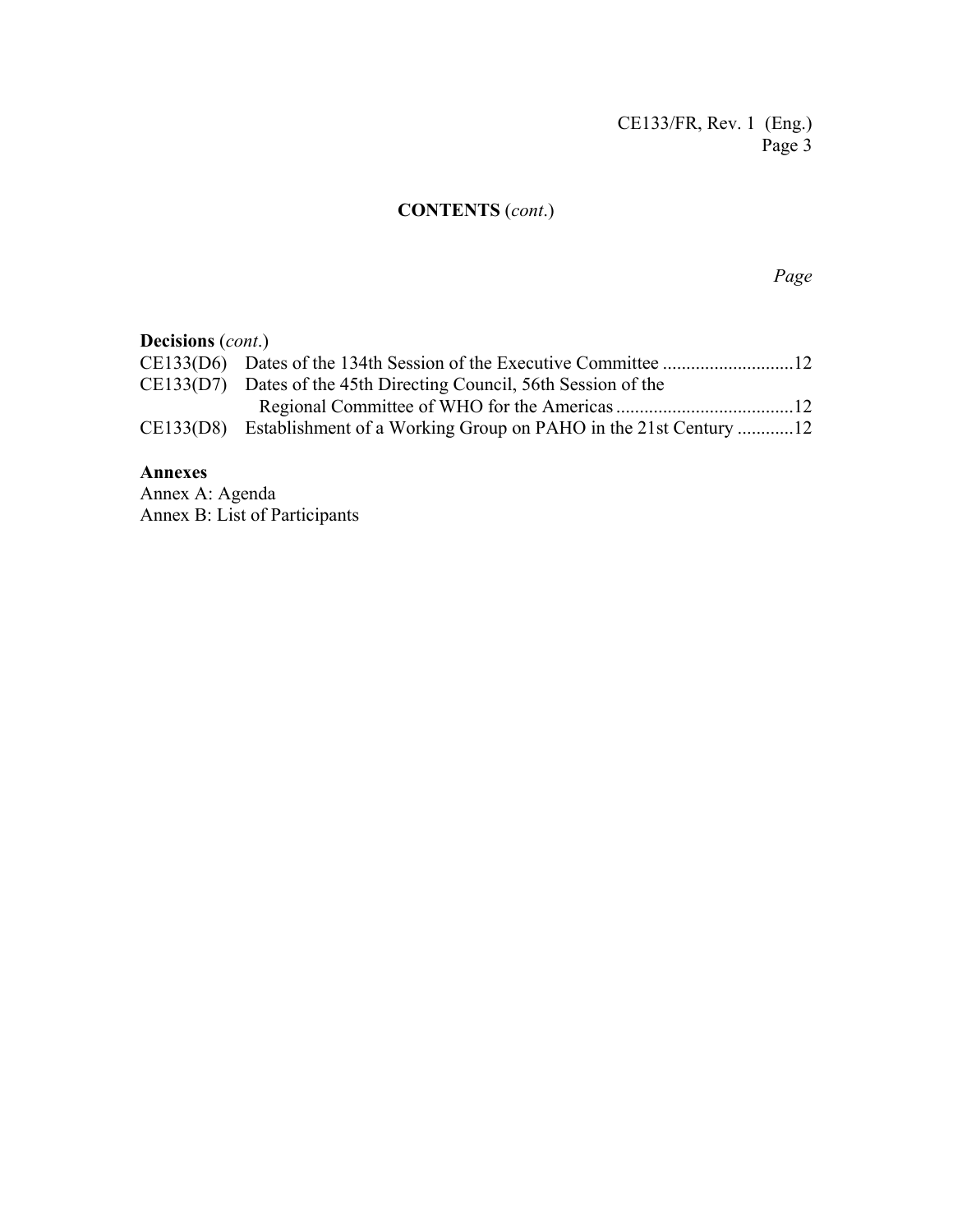# **FINAL REPORT**

#### **Opening of the Session**

1. The 133rd Session of the Executive Committee was held at the Headquarters of the Pan American Health Organization (PAHO) in Washington, D.C., on 26 September 2003. The session was attended by representatives of the following nine Members of the Executive Committee elected by the Directing Council: Argentina, Barbados, Costa Rica, Dominica, Dominican Republic, Honduras, Paraguay, Peru, and United States of America. Also present in an observer capacity were representatives of Canada, Mexico, and Puerto Rico.

2. Dr. Álvaro Vidal Rivadeneira (Peru, President of the Executive Committee at its 131st and 132nd Sessions) opened the session and welcomed the participants, extending a special welcome to the new Members of the Committee just elected by the 44th Directing Council: Argentina, Barbados, and Costa Rica.

#### **Procedural Matters**

#### *Officers*

3. Pursuant to Rule 15 of its Rules of Procedure, the Committee elected the following Member States to serve as officers for its 133rd and 134th sessions:

| President:             | Dominica | (Hon. Herbert Sabaroche)    |
|------------------------|----------|-----------------------------|
| <i>Vice President:</i> | Honduras | (Mr. Elías Lizardo Zelaya)  |
| <i>Rapporteur:</i>     | Paraguay | (Dr. Julio César Velásquez) |

4. Dr. Mirta Roses Periago, Director of the Pan American Sanitary Bureau (PASB), served as Secretary ex officio, and Dr. Carissa Etienne, Assistant Director of PASB, served as Technical Secretary.

#### *Adoption of the Agenda (Document CE133/1)*

5. Pursuant to Rule 9 of its Rules of Procedure, the Committee adopted the provisional agenda prepared by the Director (Decision CE133 (D1)).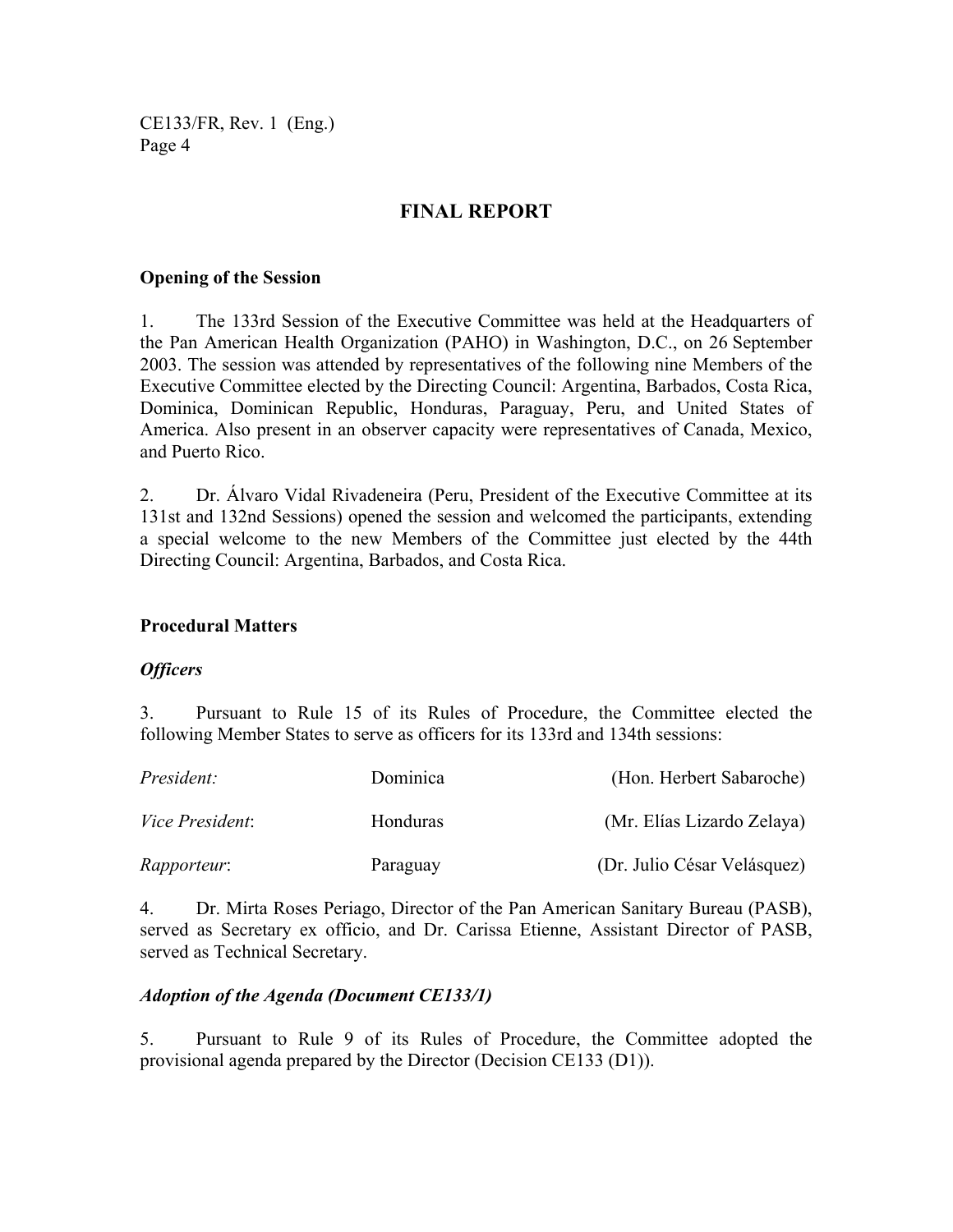# **Committee Matters**

#### *Election of Two Members to the Subcommittee on Planning and Programming*

6. Argentina and United States of America were elected to serve on the Subcommittee on Planning and Programming on the expiration of the periods of office of El Salvador and Uruguay on the Executive Committee (Decision CE133(D2)).

# *Election of One Member to the Standing Committee on Nongovernmental Organizations*

7. Barbados was elected to serve on the Standing Committee on Nongovernmental Organizations on the expiration of the period of office of Jamaica on the Executive Committee (Decision CE133(D3)).

# *Protocol for Reviewing Collaboration with Nongovernmental Organizations in Official Relations with PAHO (Document CE133/2)*

8. Ms. Mary Lou Valdez (United States of America) explained that Document CE133/2 had been prepared by the Secretariat pursuant to a request made by the Standing Committee on Nongovernmental Organizations in June 2003, at which time the Standing Committee had consisted of Jamaica, Peru, and United States of America. The Standing Committee had felt that it needed more precise criteria to guide the reviews of relations with NGOs, and had recommended that the Executive Committee request the Director to develop a protocol for evaluating NGO performance. The document laid out a series of basic criteria to assist the Standing Committee in reviewing the activities of NGOs and making a recommendation to the Executive Committee concerning whether PAHO should maintain official relations with those organizations.

9. Drawing the Committee's attention to paragraph 8 of Document CE133/2, she noted that the first sentence should read: "If the response to any of the three criteria 4(a), 4(b), and 4(c) is negative, then Article 5 of the Principles Governing Relations between the Pan American Health Organization and Nongovernmental Organizations will no longer be considered applicable." In the English version of the document, the word "acceptable" erroneously appeared in place of the word "applicable."

10. On behalf of the Standing Committee, she thanked the staff of the Secretariat, especially Dr. James Hill, for drawing up the document.

11. The Delegate of Honduras suggested that an additional criterion for deciding whether to maintain official relations with an NGO should be the submission by the NGO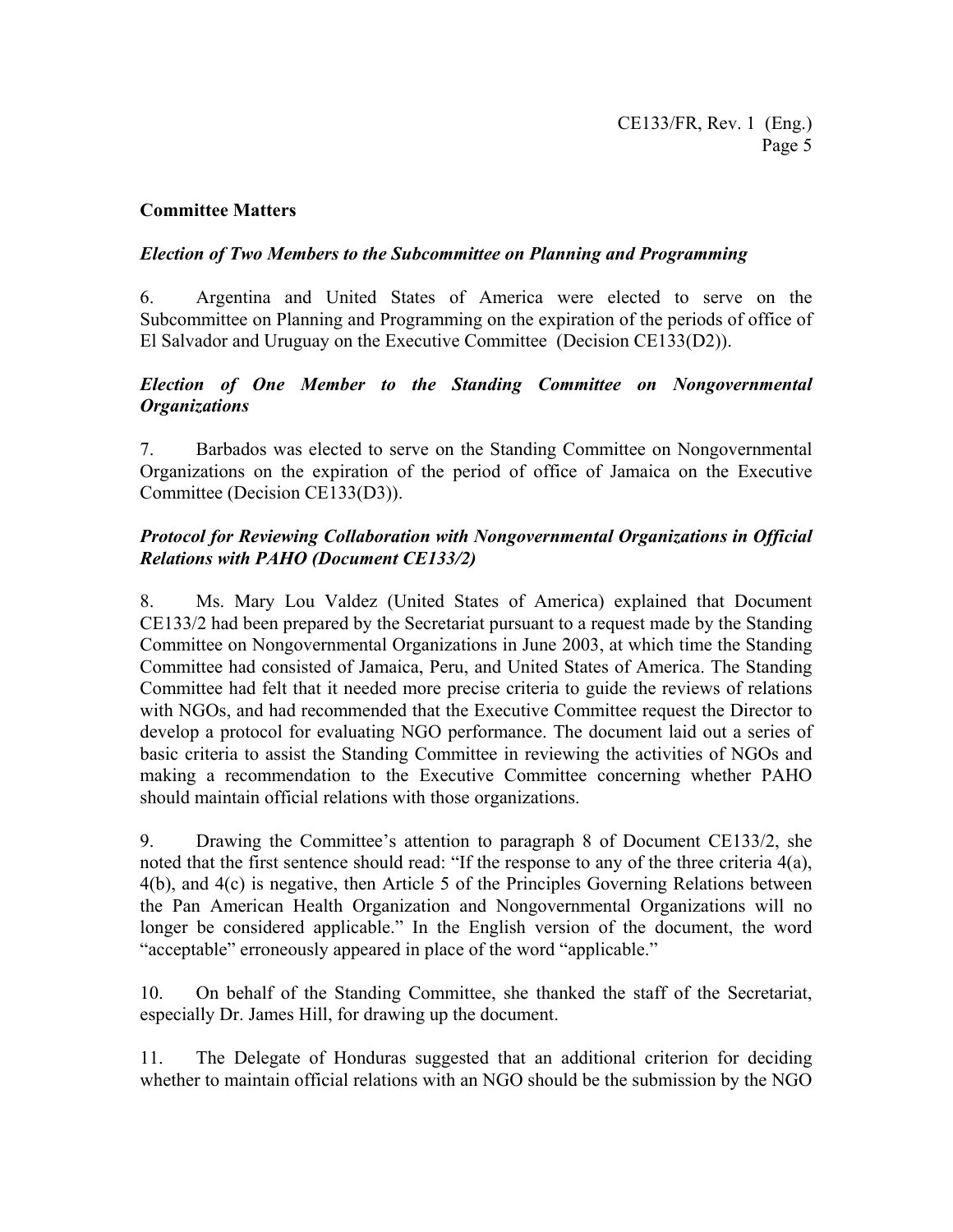of duly audited financial statements attesting to the fact that the organization had the financial means to carry out the four-year programs of collaboration and the two-year work plans that it established with PAHO.

12. The Executive Committee approved, with the foregoing amendment, the Protocol for reviewing Collaboration with Nongovernmental Organizations in Official relations with PAHO (Decision CE133 (D4)).

# **Governing Body Matters**

# *Dates and Proposed Topics for the 38th Session of the Subcommittee on Planning and Programming*

13. The Director suggested that the Subcommittee on Planning and Programming (SPP) hold its 38th Session from 24 to 26 March 2004 and proposed that the Subcommittee consider the following topics, some of which arose from the deliberations and resolutions of the 44th Directing Council, while others related to matters raised by Member States during other recent Governing Body sessions and to WHO global initiatives that needed to be discussed at the regional level:

- Report of the Working Group on Regional Budget Policy
- Contribution of Health to the Achievement of the Millennium Development Goals
- Intensification of Cooperation with the Eastern Caribbean States
- Progress Report from the Working Group on PAHO in the 21st Century
- Observatory of Human Resources in Health
- Update on Management of Change in PAHO (work plan, goals, and indicators)
- Improving Access to Drugs
- Strengthening Health Systems for an Integrated Response to HIV/AIDS
- International Health Regulations: Perspectives from the Region of the Americas
- National, Subregional, and Regional Goals: An Instrument for Progress in Health Development
- Report on the Regional Consultation on the WHO General Program of Work
- Ten-year Evaluation of the Core Data Initiative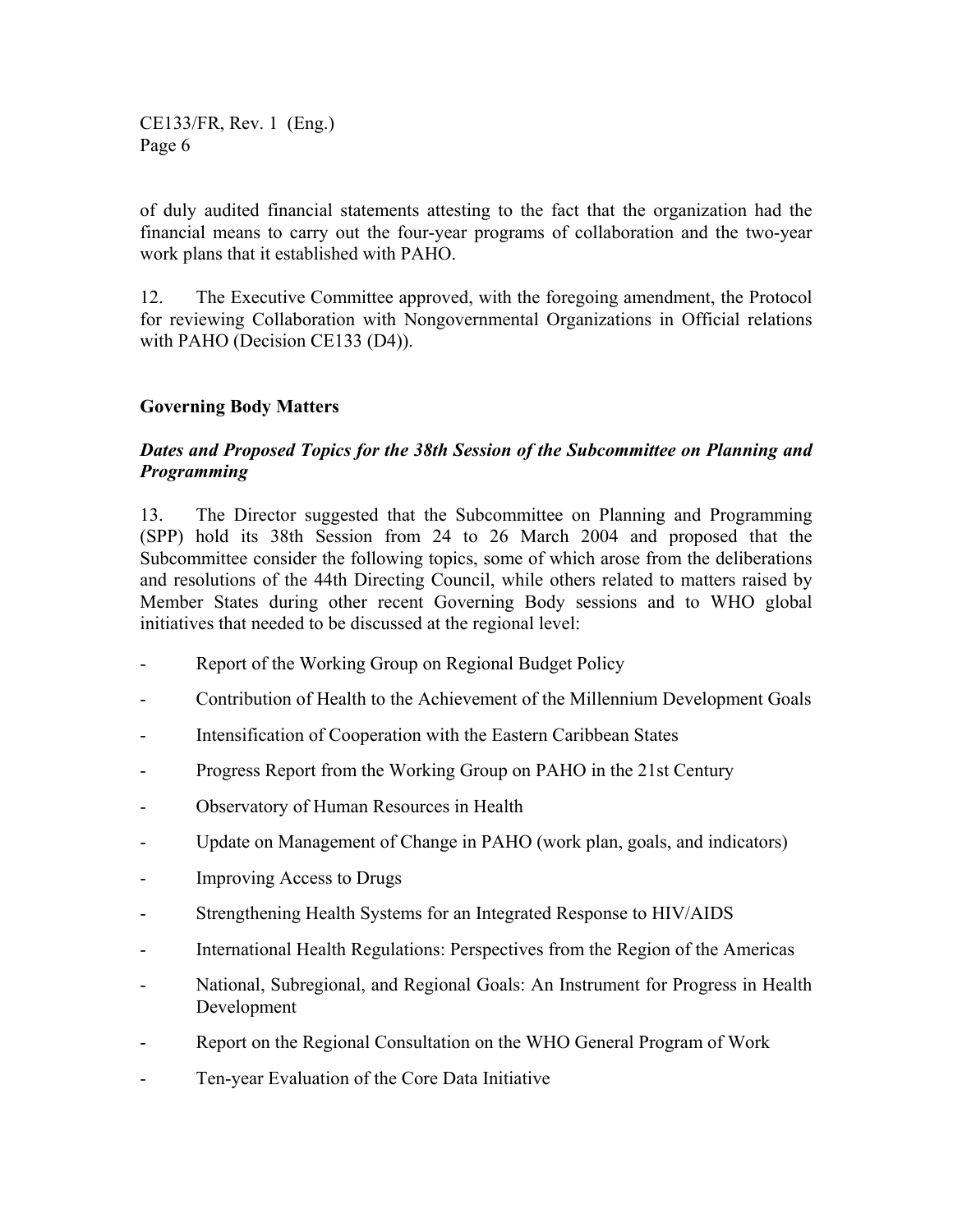14. Delegates suggested several additional topics, including suicide prevention, which was a public health priority in the Region; road traffic injuries, which would be the theme of World Health Day in 2004; and technical support for decentralization and regionalization processes, which were under way in the majority of countries in the region. With regard to the item on the contribution of health to the achievement of the Millennium Development Goals, it was pointed out that countries need technical guidance for the development of indicators to measure progress towards the goals. Several delegates felt that the discussion should focus in particular on primary health care, given the level of interest in the topic exhibited during the recent Directing Council and the decision to carry out a year-long series of activities to commemorate the 25th anniversary of the Declaration of Alma-Ata. It was also felt that the issues of social protection in health and extension of universal access to health services should be considered in relation to this item. In addition, it was suggested that discussion of the Millennium Development Goals might be combined with the discussion of national, subregional, and regional goals as an instrument for achieving health development.

15. It was also suggested that the items on improving access to drugs and strengthening health systems to respond to HIV/AIDS might be combined, as the issue of access to medicines invariably came up in discussions of HIV/AIDS. However, several delegates felt that it would be preferable to keep the two items separate, as combining them might hinder consideration of the full range of issues involved in each case.

16. Regarding the update on management of change in PAHO, it was suggested that the Secretariat should present some information on the role of the Pan American Centers and on the composition of PAHO's workforce, both at Headquarters and in the country offices, including information on the current situation and on expectations for the future with respect to workforce composition. In relation to the report of the Working Group on Regional Budget Policy, one delegate expressed the hope that the discussion might include considerations relating to the presentation of budget information.

17. Strong support was expressed for the Secretariat's proposal to discuss the International Health Regulations at the regional level. It was pointed out that the Region of the Americas might also make a valuable contribution to WHO's efforts in the area of global surveillance.

18. The Delegate of Argentina announced that the Cuban delegation had asked him to submit a document prepared by Cuba on integrated management of childhood illness (IMCI) for possible consideration by the Governing Bodies in the coming year. The Delegate of Puerto Rico said that his delegation would like to have the opportunity, during one of the upcoming Governing Body sessions, to share information on an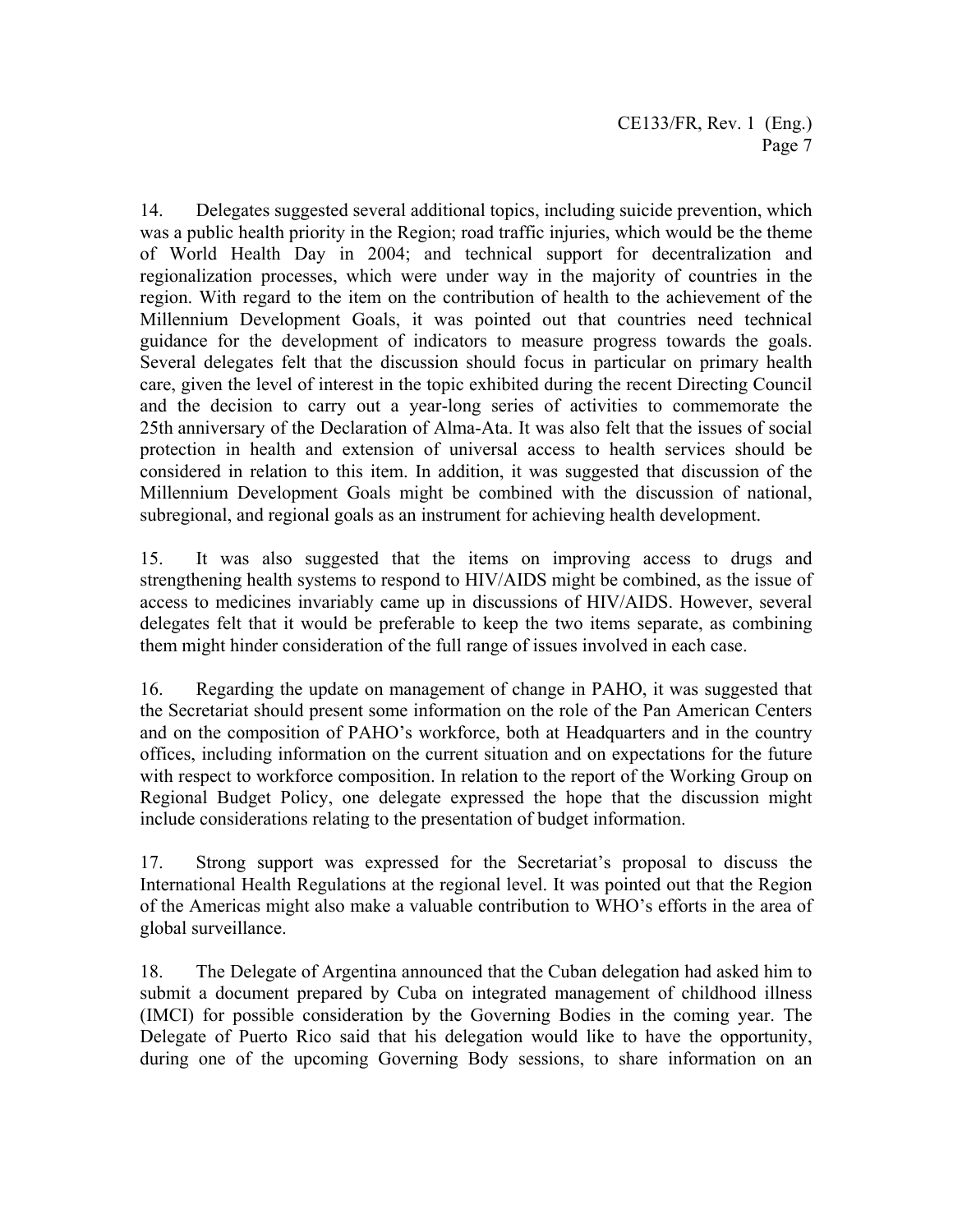innovative, low-cost health promotion program ("Salud te recomienda") recently launched by Puerto Rico's Department of Health.

19. Finally, it was suggested that the SPP should perhaps examine the possibility of developing a procedural protocol aimed at streamlining sessions of the Directing Council and helping the Council to work more efficiently. In particular, it was proposed that delegations might be asked to focus their comments during meetings specifically on the issues or resolutions under consideration. They could be given the opportunity to present more extensive information on the health situation or on initiatives under way in their respective countries by other means, for example through exhibits or special information sessions or through submission of written reports.

20. The Director explained that the customary practice was for the Executive Committee to authorize the Secretariat to develop the agenda, taking into account the topics proposed by delegates and the mandates of the Governing Body on some items. If the Members were in agreement, the Secretariat would analyze the list of proposed items and put together a provisional agenda for the Subcommittee's 38th Session. In so doing, it would look at whether some items might be combined, bearing in mind, among other considerations, the intended outcome of the Subcommittee's deliberations. She pointed out that it was not necessary for all items to be considered three times—first by the Subcommittee, then by the Executive Committee, and finally by the Directing Council. As the Subcommittee was the body concerned with management and programming matters, it made sense for it to focus on the items relating to management issues. On some items—primary health care, for example—which, pursuant to resolutions adopted by the Member States, would obligatorily be considered by the Directing Council in September 2004, it might be sufficient for the Secretariat simply to present a brief progress report during the SPP session. Another possibility would be to hold technical information sessions outside the Subcommittee's normal working hours. That approach, which had worked well during the recent Directing Council, would afford opportunities for discussion of some of the topics proposed by Member States while keeping the number of formal agenda items manageable.

21. The Committee decided that the 38th Session of the Subcommittee on Planning and Programming would be held from 24 to 26 March 2004 and agreed that the Secretariat would draw up the agenda for the Session, bearing in mind the foregoing considerations (Decision CE133(D5)).

# *Dates of the 134th Session of the Executive Committee*

22. The Committee decided that its 134th Session would be held from 21 to 25 June 2004 (Decision CE133(D6)).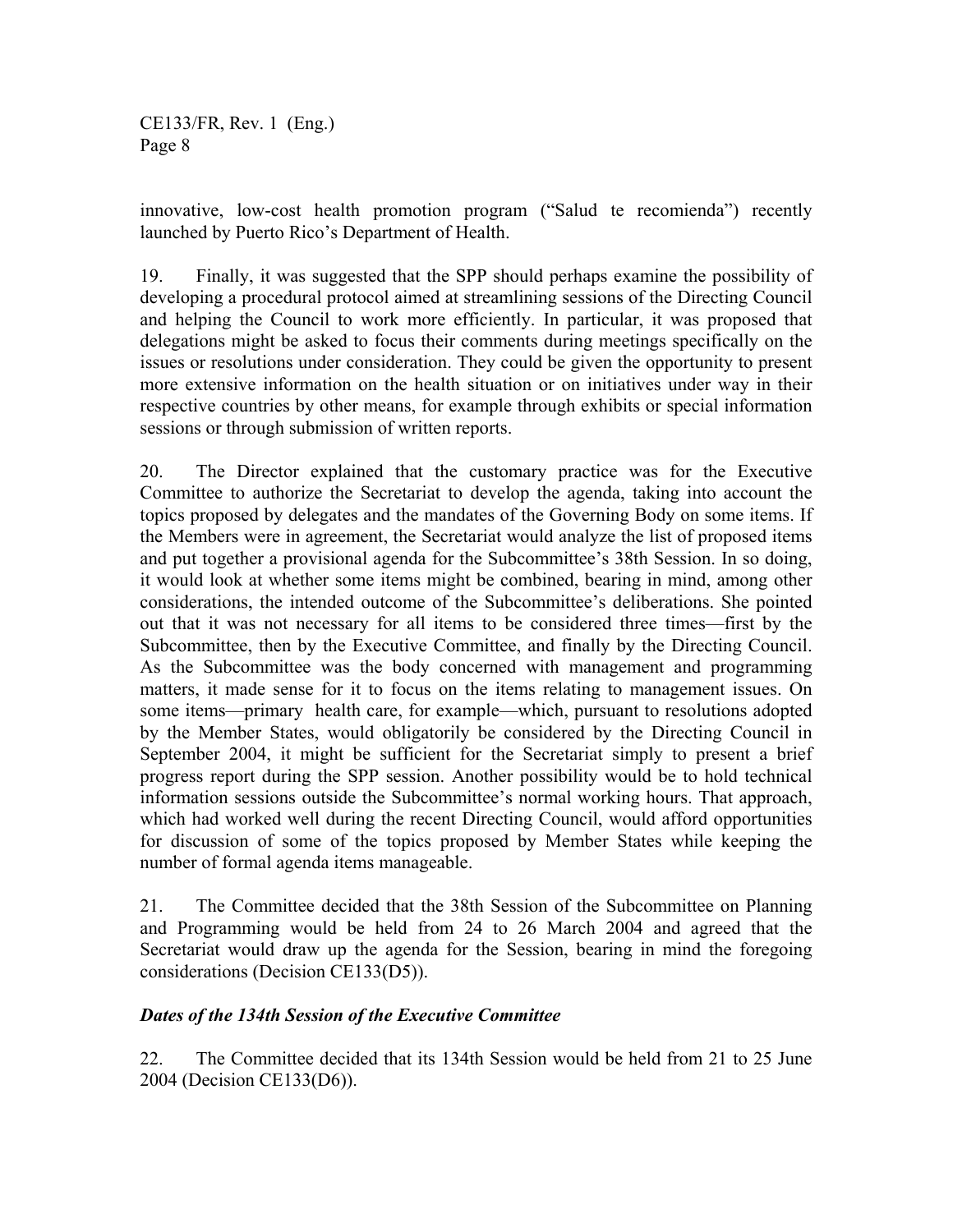23. The Delegate of the Dominican Republic recalled that the 44th Directing Council had highlighted the desirability of occasionally holding Governing Body meetings outside PAHO Headquarters, as a means of heightening the visibility of the Organization and fostering greater understanding of its work among people in the member countries. He therefore proposed that Committee consider holding its 134th Session in the Dominican Republic.

24. The Director thanked the Delegate for his invitation and said that the Secretariat would confer with the Government of the Dominican Republic to assess the feasibility of holding the session in that country.

# *Dates of the 45th Directing Council, 56th Session of the Regional Committee of WHO for the Americas*

25. The Committee decided that the 45th Directing Council, 56th Session of the Regional Committee of WHO for the Americas, would be held from 27 September to 1 October 2004 (Decision CE133(D7)).

# **Other Matters**

26. The President drew the Committee's attention to Resolution CD44.R14, which called on the Executive Committee to establish an open-ended working group for the review of PAHO's situation in the 21st Century. The group's membership was to comprise, among others, selected Members of the Executive Committee. The resolution asked the working group to prepare its terms of reference and work plan with input from the Member States and present its report to the 134th Session of the Executive Committee. The Committee would then review the report of the working group and make recommendations to the 45th Directing Council.

27. The President proposed that the Committee appoint Argentina, Barbados, Costa Rica, and Peru to the working group.

28. In the discussion that followed, it was clarified that, although those four countries would be the official representatives of the Executive Committee on the working group, participation in the group's meetings would be open to all Member States. To encourage the broadest possible participation, the Committee asked the Secretariat to inform Member States of the dates of the group's meetings and to circulate any relevant documentation well in advance. To make the most efficient use of resources and facilitate participation, it was suggested that the group might wish to schedule its meetings at times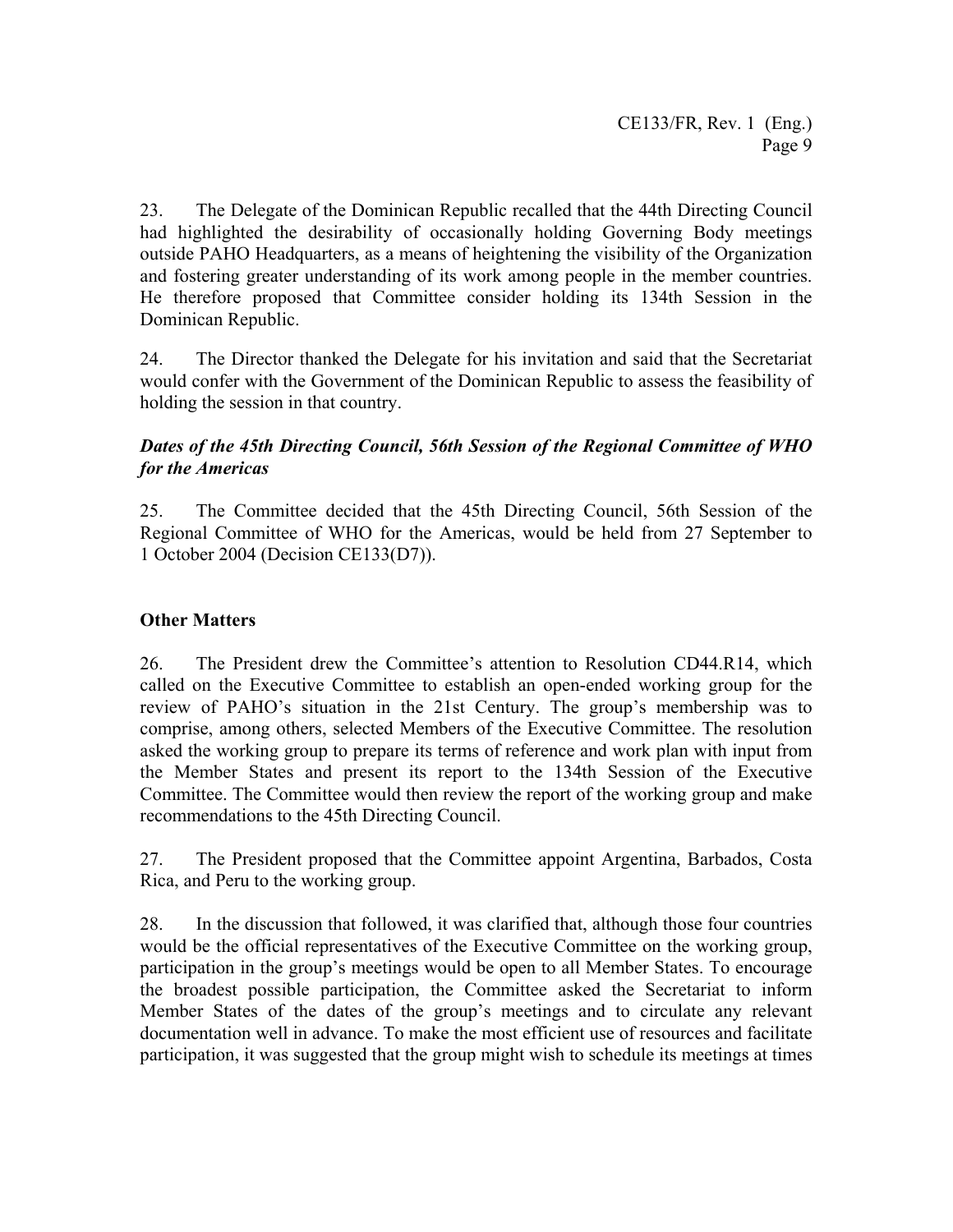when Member States would be gathering for other meetings, in particular those of the Governing Bodies.

29. The Director pointed out that, while the intent of the resolution was that participation in the group should be open to all Member States, it might be difficult to formulate the terms of reference and work plan in a very large group. She therefore proposed that, before opening up the group to participation by other parties as indicated in the resolution, the nine Members of the Committee, with support from the Secretariat, confer with one another—electronically, telephonically, or in writing—and come to an agreement regarding the terms of reference and work plan.

30. The Committee agreed to the Director's proposal and appointed Argentina, Barbados, Costa Rica, and Peru to represent it on the working group (Decision CE133(D8)).

#### **Closing of the Session**

31. The Director thanked the Members for their participation and expressed her gratitude to Peru for its service as President of the Executive Committee in 2002–2003. She assured the Committee that the Secretariat would circulate the proposed agenda for the SPP as soon as possible and that it would also begin work promptly on the terms of reference and work plan for the working group on PAHO in the 21st century.

32. The President thanked the delegates for their vote of confidence in electing Dominica to the presidency of the Committee and declared the 133rd Session closed.

#### **Decisions**

33. In the course of the 133rd Session, the Executive Committee took the following decisions:

#### *CE133(D1) Adoption of the Agenda*

 Pursuant to Rule 9 of the Rules of Procedure of the Executive Committee, the Committee adopted the agenda submitted by the Director (Document CE133/1).

*(Single meeting, 26 September 2003)*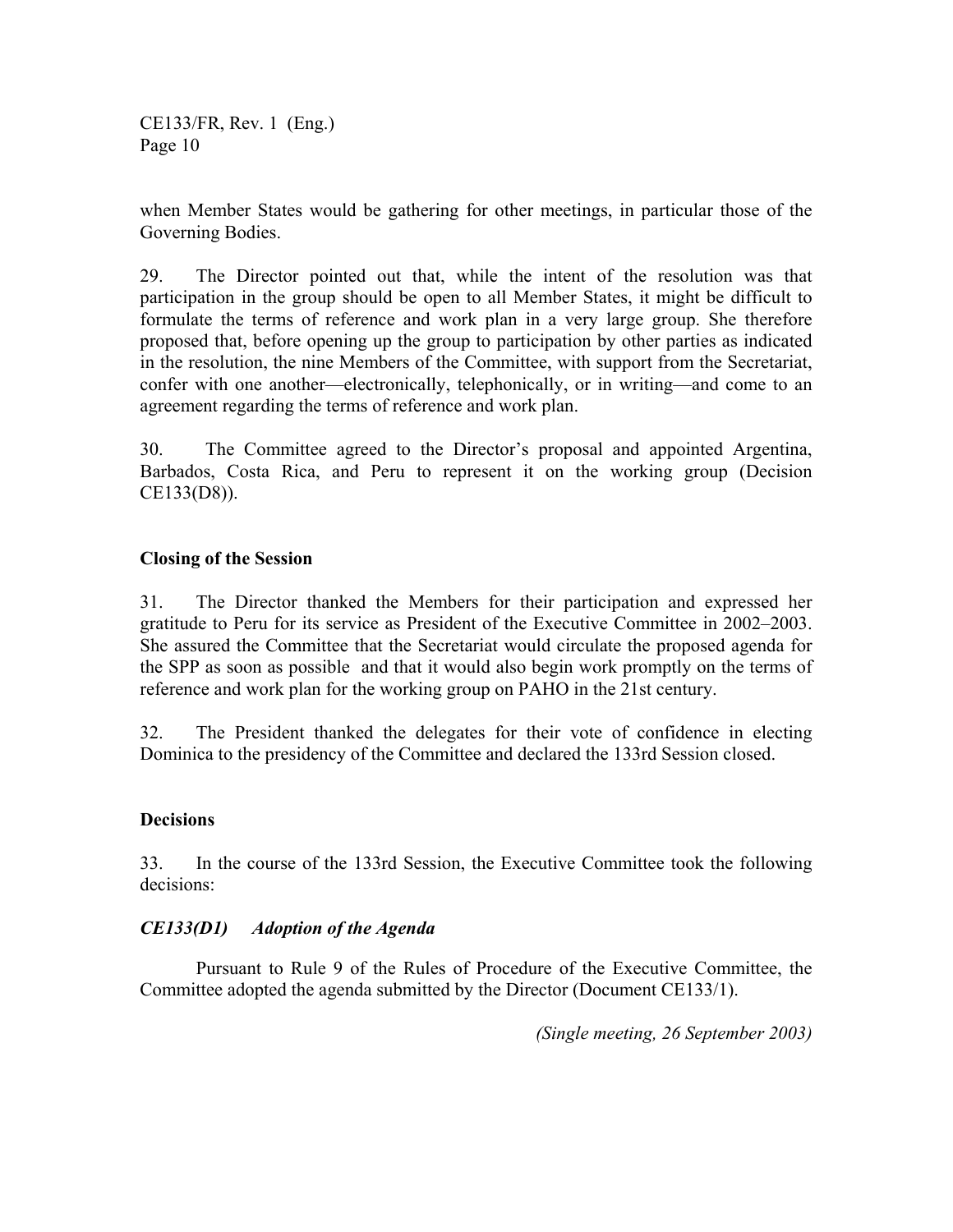#### *CE133(D2) Election of Two Members to the Subcommittee on Planning and Programming*

Argentina and United States of America were elected to serve on the Subcommittee on Planning and Programming.

*(Single meeting, 26 September 2003)* 

#### *CE133(D3) Election of One Member to the Standing Committee on Nongovernmental Organizations*

 Barbados was elected to serve on the Standing Committee on Nongovernmental Organizations.

*(Single meeting, 26 September 2003)* 

#### *CE133(D4) Protocol for Reviewing Collaboration with Nongovernmental Organizations in Official Relations with PAHO*

The Committee approved the protocol, as amended, for reviewing collaboration with nongovernmental organizations in official relations with PAHO (Document CE133/2).

*(Single meeting, 26 September 2003)* 

#### *CE133(D5) Dates and Proposed Topics for the 38th Session of the Subcommittee on Planning and Programming*

The Committee decided that the 38th Session of the Subcommittee on Planning and Programming would be held from 24 to 26 March 2004, at the Headquarters of the Pan American Health Organization in Washington, D.C. The Committee authorized the Secretariat to prepare the agenda for the session, bearing in mind the topics proposed by Members and requests from the PAHO or WHO Governing Bodies that certain items be included on the agendas of PAHO's Governing Bodies in 2004.

*(Single meeting, 26 September 2003)*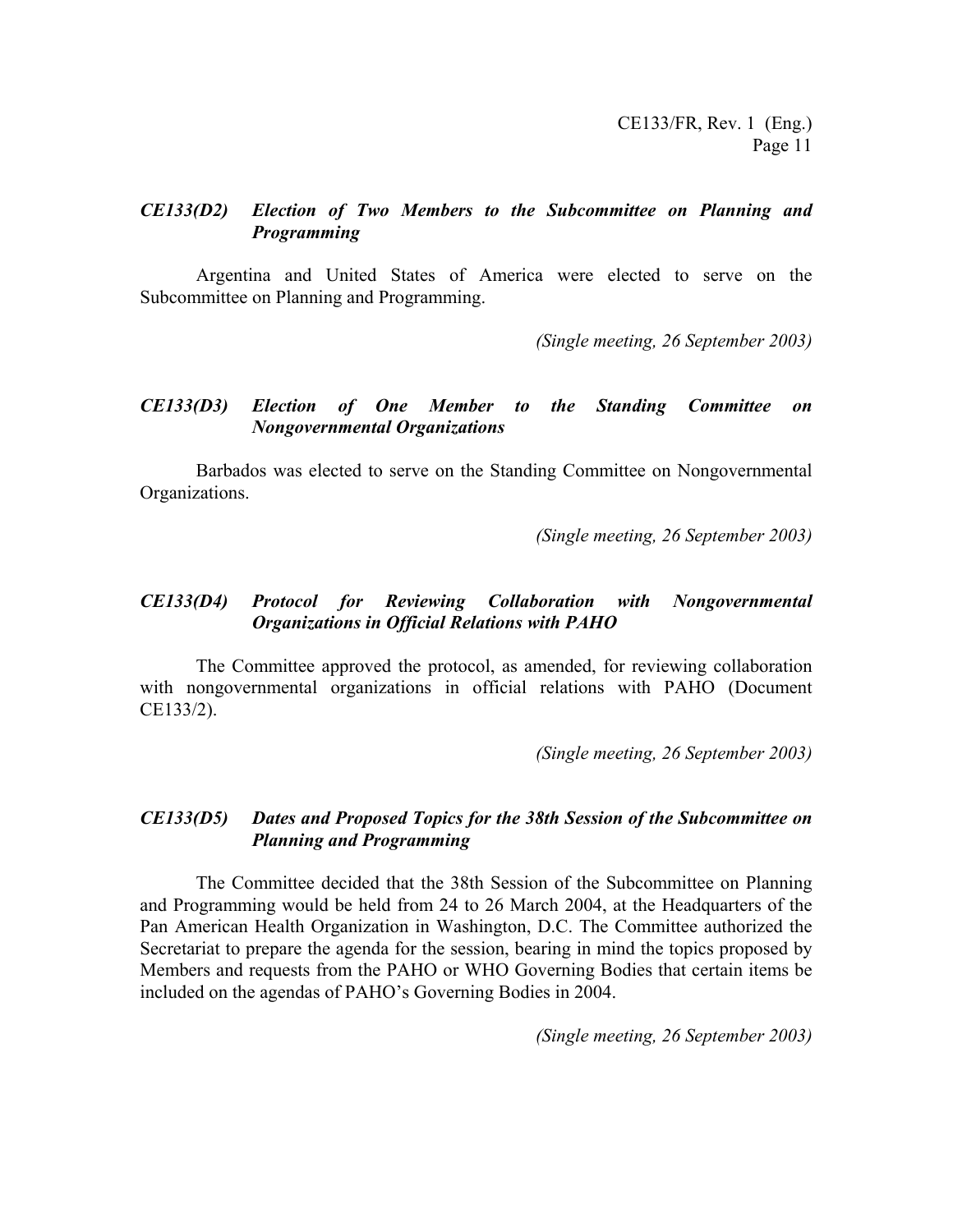#### *CE133(D6) Dates of the 134th Session of the Executive Committee*

 Pursuant to Article 17.A of the PAHO Constitution, the Committee set the dates for its first regular session in the year 2004, the 134th Session, to be held from 21 to 25 June 2004.

*(Single meeting, 26 September 2003)* 

#### *CE133(D7) Dates of the 45th Directing Council, 56th Session of the Regional Committee of WHO for the Americas*

 Pursuant to Article 12.A of the PAHO Constitution and Rule 1 of the Rules of Procedure of the Directing Council, the Committee authorized the Director to convene the 45th Directing Council, 56th Session of the Regional Committee of WHO for the Americas, for the period 27 September to 1 October 2004.

*(Single meeting, 26 September 2003)* 

#### *CE133(D8) Establishment of a Working Group on PAHO in the 21st Century*

 Pursuant to Resolution CD44.R14, the Executive Committee established a working group to review the situation of PAHO in the 21st century. The Committee appointed Argentina, Barbados, Costa Rica, and Peru to represent it on the working group. The Committee also agreed that the nine Members of the Executive Committee, with support from the Secretariat, would draw up the terms of reference and work plan for the group.

*(Single meeting, 26 September 2003)*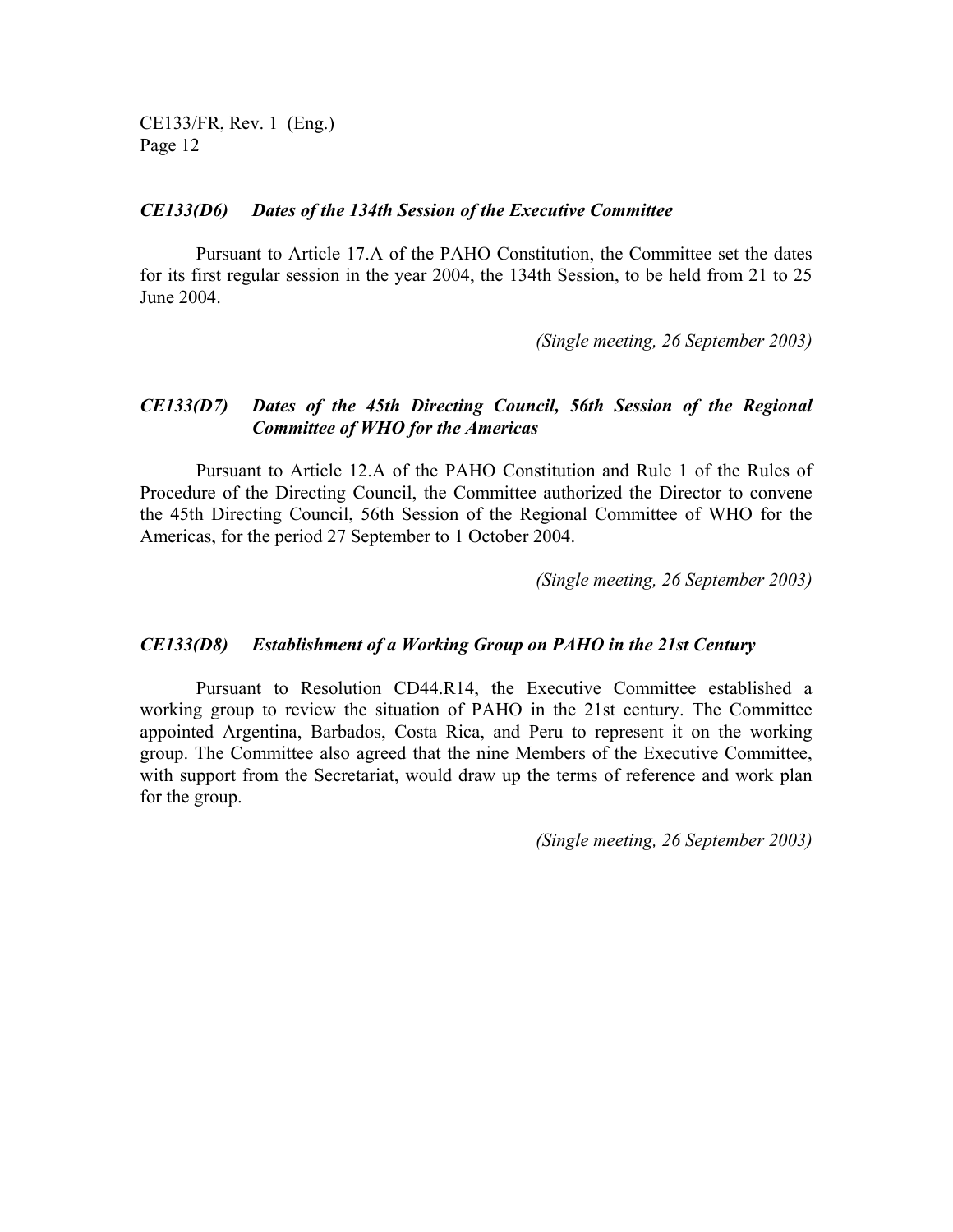IN WITNESS WHEREOF, the President of the Executive Committee and the Secretary ex officio, Director of the Pan American Sanitary Bureau, sign the present Final Report in the Spanish and English languages, both texts being equally authentic.

DONE in Washington, D.C., United States of America, on this twenty-sixth day of September in the year two thousand three. The Secretary shall deposit the original texts in the archives of the Pan American Sanitary Bureau and shall send copies thereof to the Member States of the Organization.

> Herbert Sabaroche Delegate of Dominica President of the 133rd Session of the Executive Committee

Mirta Roses Periago Secretary ex officio of the 133rd Session of the Executive Committee Director of the Pan American Sanitary Bureau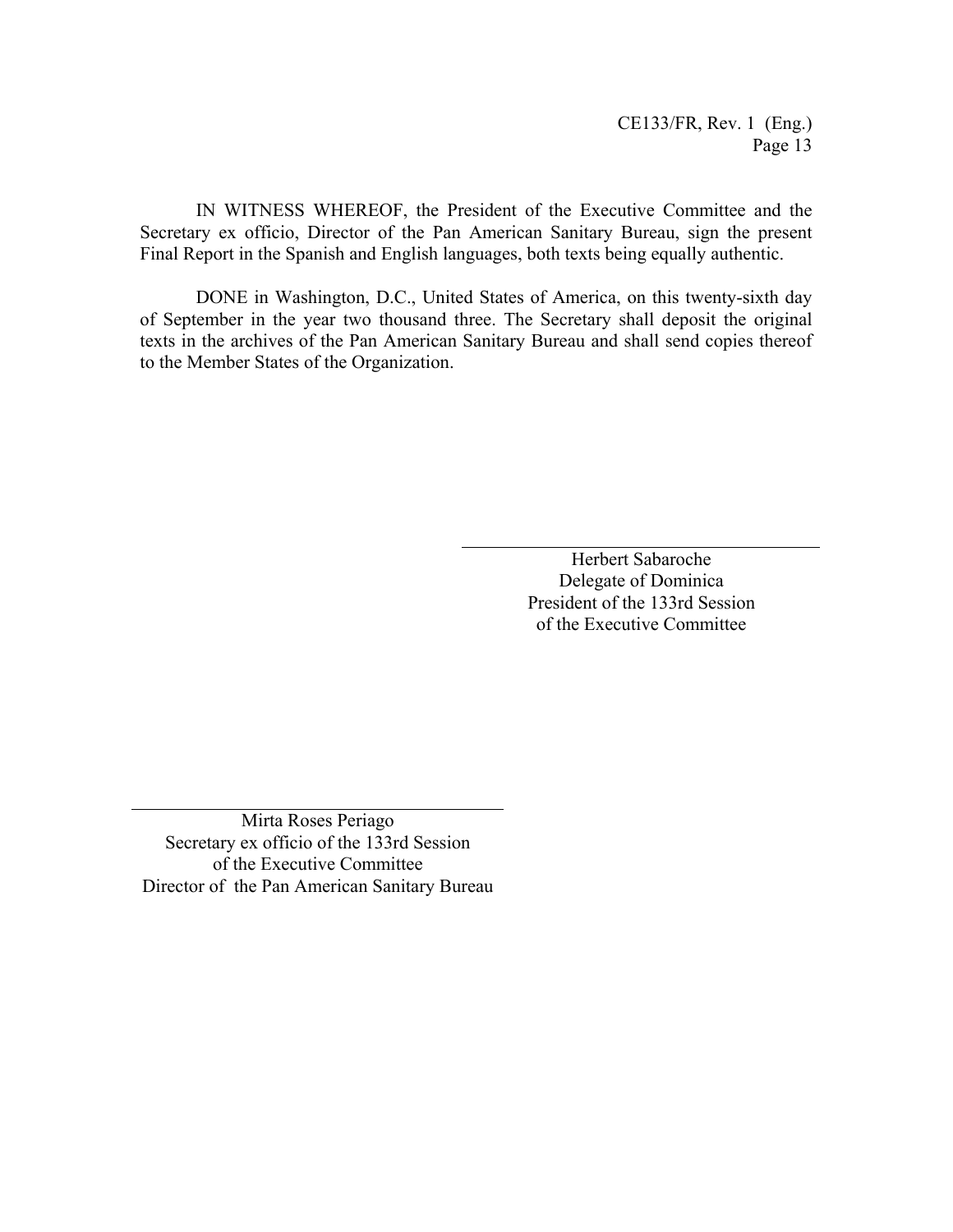CE133/FR, Rev. 1 (Eng.) Annex A

# **AGENDA**

#### **1. Opening of the Session**

#### **2. Procedural Matters**

- 2.1 Election of the President, Vice President, and Rapporteur of the Executive **Committee**
- 2.2 Adoption of the Agenda

#### **3. Committee Matters**

- 3.1. Election of Two Members to the Subcommittee on Planning and Programming on the Expiration of the Periods of Office of El Salvador and Uruguay on the Executive Committee
- 3.2 Election of One Member to the Standing Committee on Nongovernmental Organizations on the Expiration of the Period of Office of Jamaica on the Executive Committee
- 3.3 Protocol for Reviewing Collaboration with Nongovernmental Organizations in Official Relations with PAHO

#### **4. Governing Body Matters**

- 4.1 Dates and Proposed Topics of the 38th Session of the Subcommittee on Planning and Programming
- 4.2 Dates of the 134th Session of the Executive Committee
- 4.3 Dates of the 45th Direction Council, 56th Session of the Regional Committee of WHO for the Americas

#### **5. Other Matters**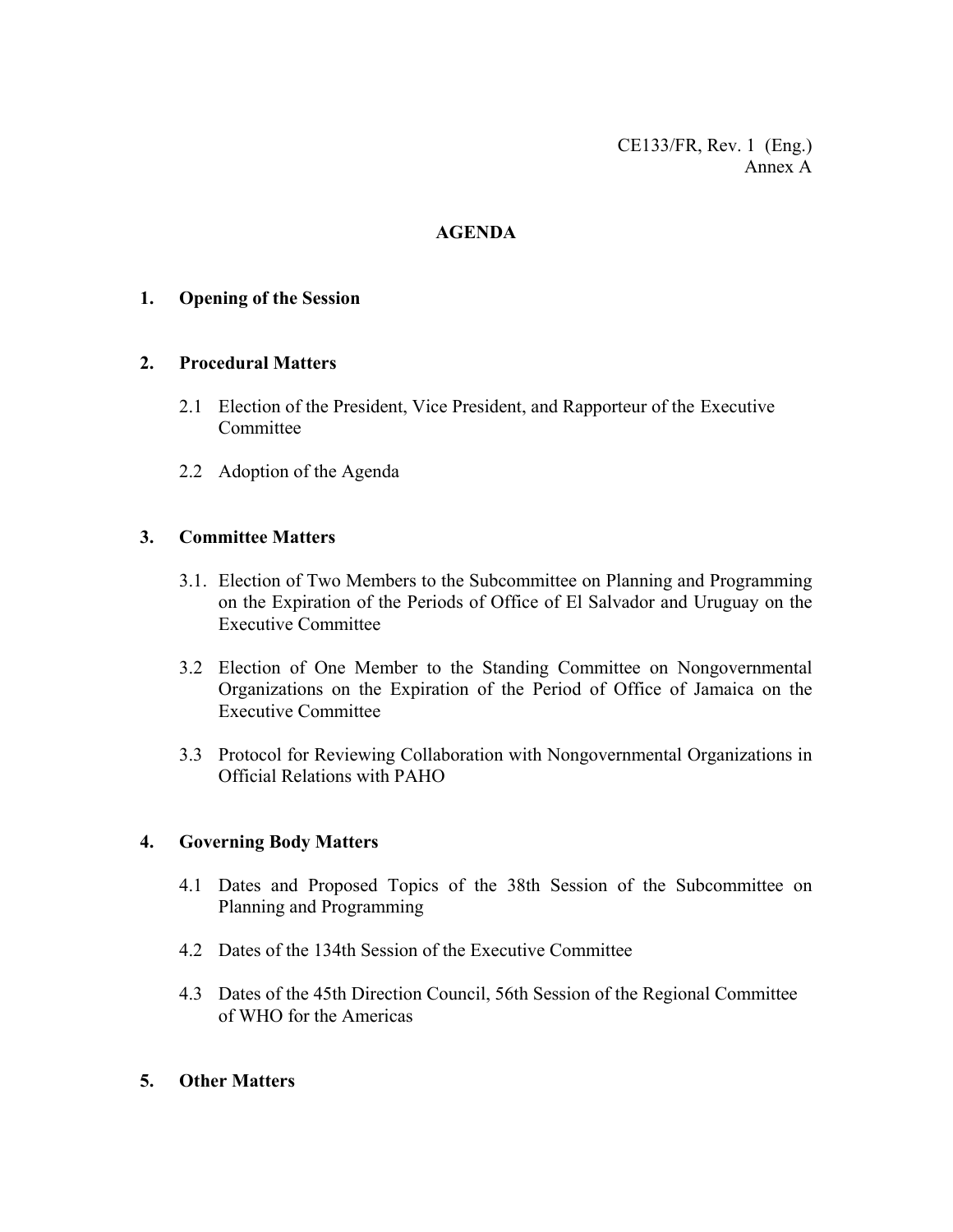CE133/FR, Rev. 1 (Eng.) Annex B

# **LIST OF PARTICIPANTS LISTA DE PARTICIPANTES**

# **Members of the Committee Miembros del Comité**

#### **Argentina**

 Dr. Carlos Vizzotti Subsecretario de Regulaciones Sanitarias e Investigación de Salud Ministerio de Salud Buenos Aires

 Sebastián Molteni Secretario Representante Alterno de Argentina ante la Organización de los Estados Americanos Washington, D.C.

#### **Barbados**

 Hon. Jerome X. Walcott Minister of Health Ministry of Health St. Michael

 Mr. Lionel Weekes Permanent Secretary Ministry of Health St. Michael

 Dr. Beverly Miller Chief Medical Officer Ministry of Health St. Michael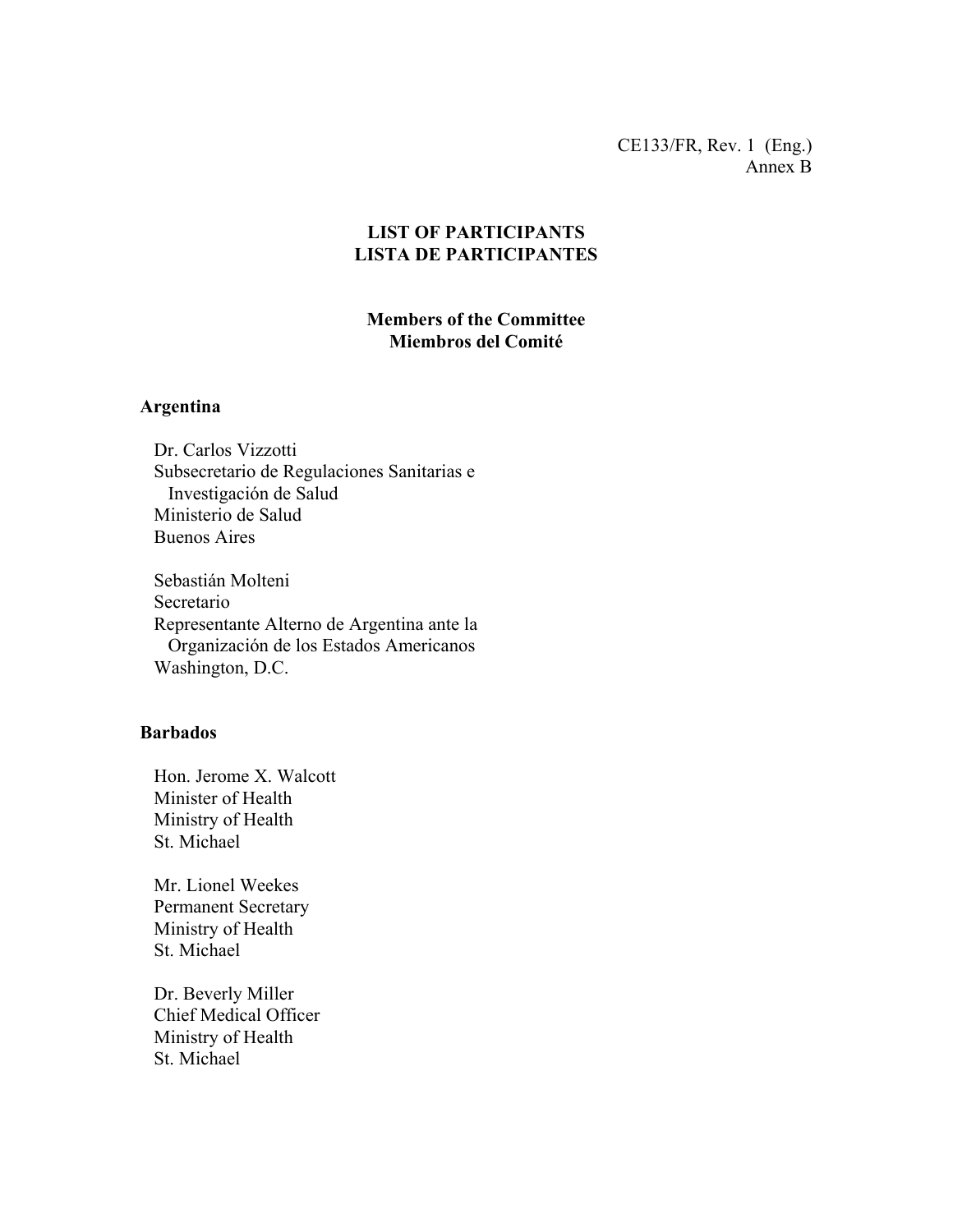CE133/FR, Rev. 1 (Eng.) Annex B  $-2$  -

**Members of the Committee** (*cont.*) **Miembros del Comité** (*cont.*)

# **Costa Rica**

 Dra. María del Rocío Sáenz Madrigal Ministra de Salud Ministerio de Salud San José

#### **Dominica**

 Hon. Herbert Sabaroche Minister of Health and Social Security Ministry of Health and Social Security Roseau

#### **Dominican Republic/República Dominicana**

 Dr. José Rodríguez Soldevila Secretario de Estado de Salud Pública y Asistencia Social Secretaría de Salud Pública y Asistencia Social Santo Domingo

#### **Honduras**

 Lic. Elías Lizardo Zelaya Secretario de Salud Secretaría de Estado en el Despacho de Salud Tegucigalpa

#### **Paraguay**

 Dr. Jorge Palacios Director General de Planificación y Evaluación Ministerio de Salud Pública y Bienestar Social Asunción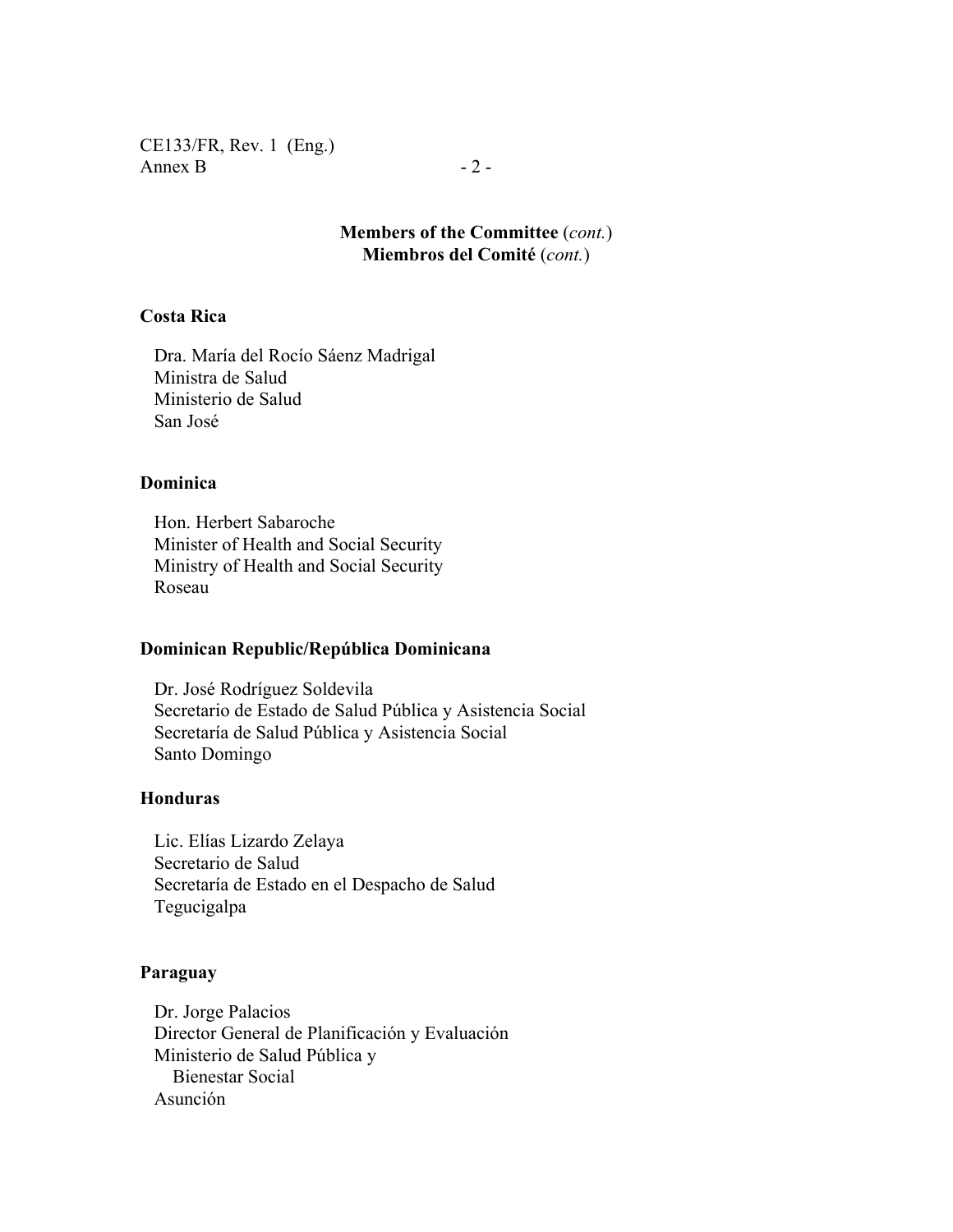**Members of the Committee** (*cont.*) **Miembros del Comité** (*cont.*)

#### **Peru/Perú**

 Dr. Álvaro Vidal Rivadeneira Ministro de Salud Ministerio de Salud Lima

 Dr. Julio Pedroza Director Ejecutivo Oficina General de Cooperación Internacional Ministerio de Salud Lima

#### **United States of America/Estados Unidos de América**

 Ms. Ann Blackwood Director of Health Programs Office of Technical and Specialized Agencies Bureau of International Organization Affairs Department of State Washington, D.C.

 Ms. Ginny Gidi International Health Officer for the Americas Office of Global Health Affairs Department of Health and Human Services Washington, D.C.

 Ms. Mary Lou Váldez Associate Director for Multilateral Affairs Office of Global Health Affairs Department of Health and Human Services Rockville, Maryland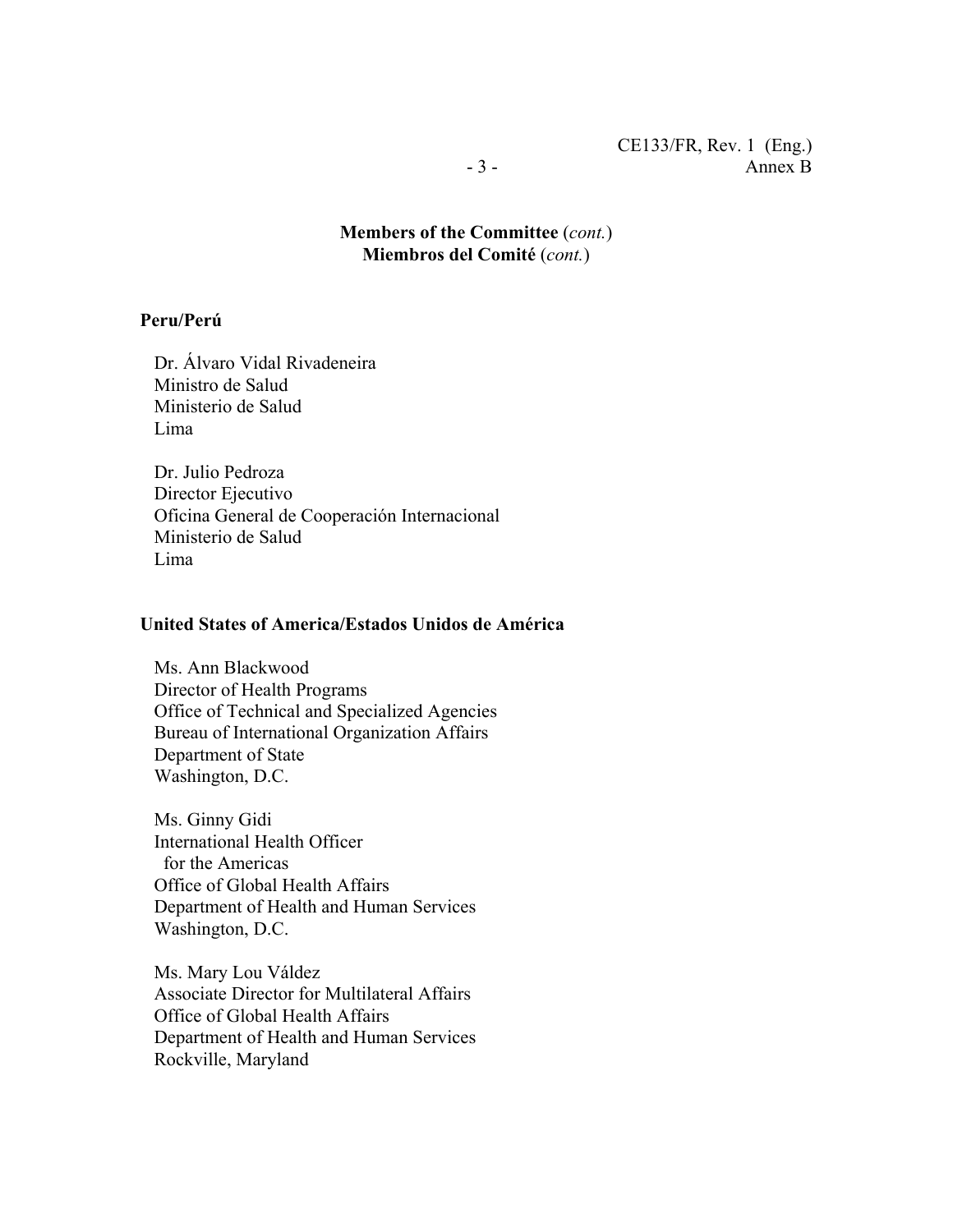CE133/FR, Rev. 1 (Eng.) Annex B  $-4-$ 

# **Observers Observadores**

# *Other Members States Otros Estados Miembros*

#### **Canada/Canadá**

 Ms. Patricia Hoes Senior Advisor International Affairs Directorate Health Canada Ottawa

 Mr. David Strawczynski Program Officer International Affairs Directorate Health Canada Ottawa

## **Mexico/México**

 Dr. Víctor Arriaga Director General Dirección General de Relaciones Internacionales Secretaría de Salud México, D.F

 Lic. Manuel Herrera Rábago Representante Alterno de México ante la Organización de los Estados Americanos Washington, D.C.